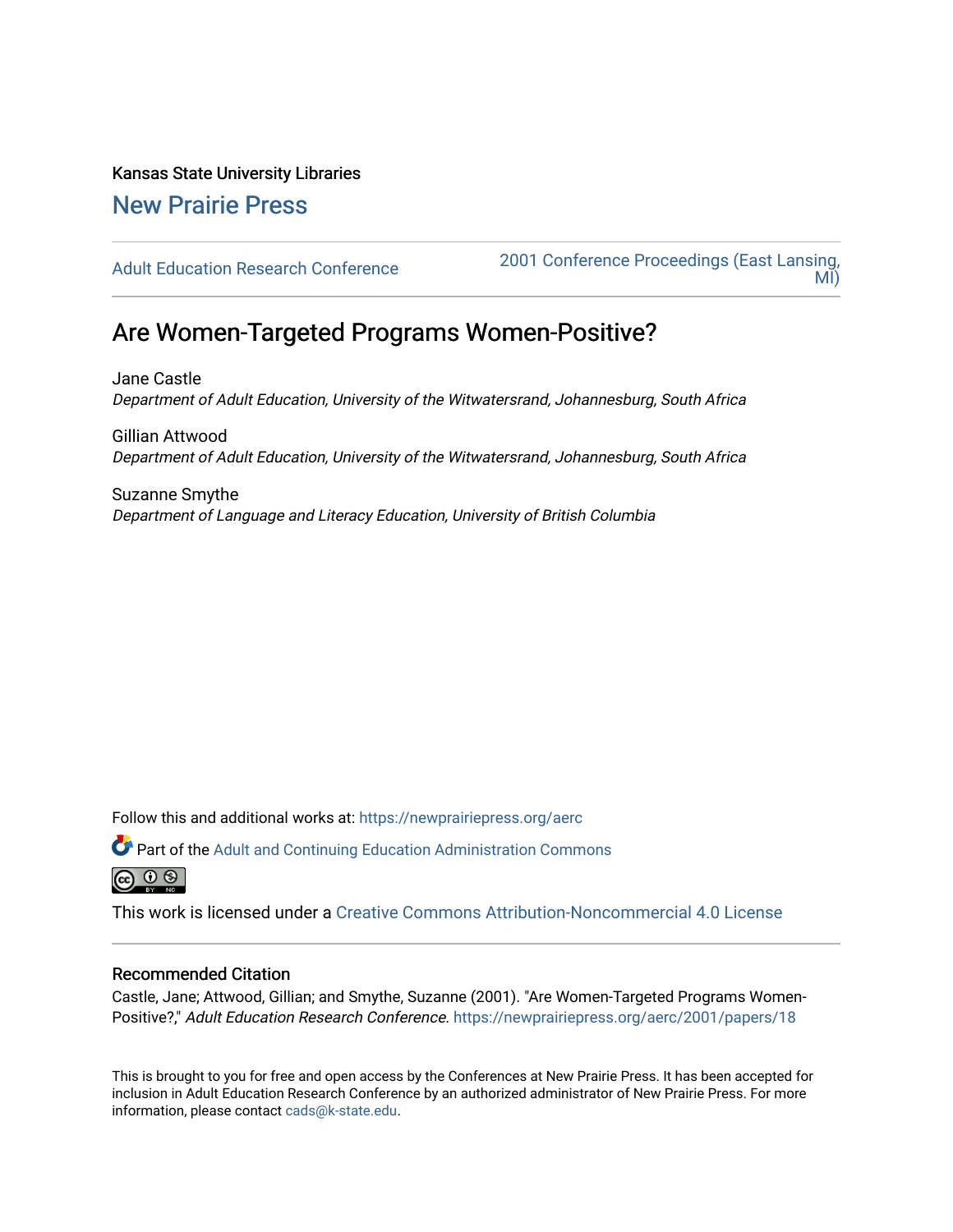## **Are Women-Targeted Programs Women-Positive?**

Dr. Jane Castle, Professor, Department of Adult Education, University of the Witwatersrand, Johannesburg, South Africa Gillian Attwood, Lecturer, Department of Adult Education, University of the Witwatersrand, Johannesburg, South Africa Suzanne Smythe, Department of Language and Literacy Education, University of British Columbia

**Abstract: The authors distinguish between women-targeted and womenpositive programs, citing examples of unsuccessful education programs in South Africa that were targeted at women. They question the educational and political aims of these initiatives and suggest that women-positive programs foreground gender within a broader context of transformation involving both men and women.**

## **Introduction**

Considerable resources, time and money are currently being directed towards the development of "women targeted" programs both in industrial countries and in the third world. We understand `women targeted' programs to be initiatives that aim to educate women and girls, and which exclude men and boys. `Women positive' programs are more holistic and inclusive. They aim to educate and support women, or are directed to women's interests, while also attending to other agendas, such as socio-economic equality, working conditions, the environment and health. Women positive programs may include men and boys.

We start this paper by raising some of the problems surrounding women-targeted programmes by investigating two recent public awareness campaigns in South Africa, as well as the "teach the mother to reach the child" approach to women's literacy education, popular in North America. We argue that these campaigns and initiatives have been at best ineffective, and at worst detrimental to the causes they were intended to advance.

The first campaign we consider is South Africa's National Condom Strategy, which aims to reduce the transmission of sexually transmitted diseases (STDs) and HIV/AIDS. The second is campaign is actress Charlize Theron's TV advertisements against rape and violence. Before describing the public awareness campaigns, it is important to give a short account of the broader context in which they are situated.

South Africa has the fastest growing rate of HIV transmission anywhere in the world, and most of the people infected are women (World Bank, 1997). It also has the highest incidence of reported rapes in the world. In 1997 the figure was 120 cases per 100,000 women (SAIRR, 1997). Many of these cases involved children under the age of 18, and in 60% of all rapes, the perpetrator was known to the victim. A number of explanations, biological (in the case of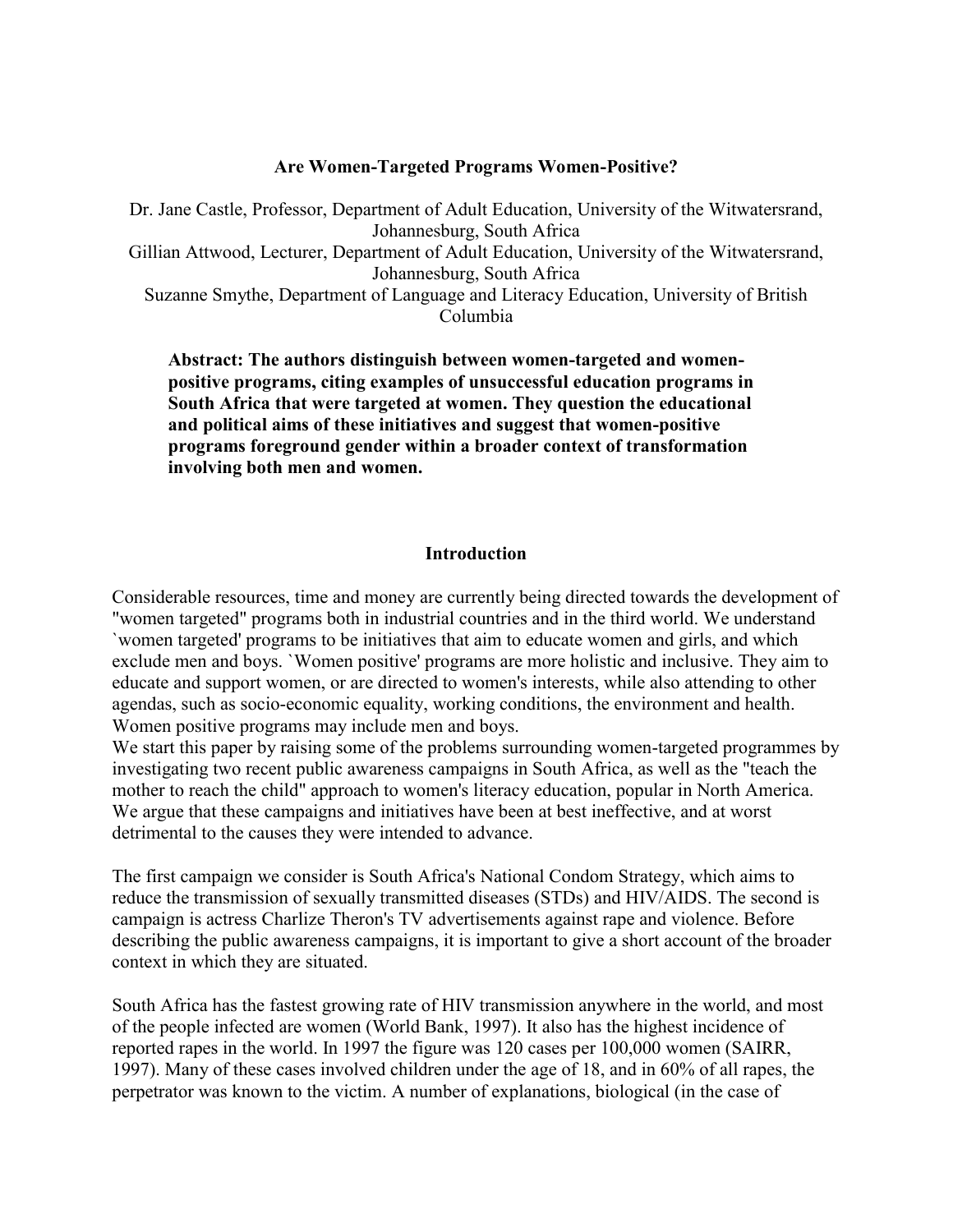STD/HIV/AIDS infection) sociological and psycho-social, have been offered for these appalling statistics (Pendry, 1998; Usdin and Ramafoko, 1999). Whichever explanations seem most plausible, it is now widely accepted that in South Africa many men are socialised to violently abuse, or tolerate abuse, of women.

# **The National Condom Strategy**

The use of condoms (both male and female condoms) is advocated in a poster and pamphlet campaign which encourages women to become condom users. Condoms are made freely available at family planning clinics. The assumption is that women can and should control methods of contraception and STD/HIV infection, particularly in view of men's frequent refusal to use condoms in domestic, casual or commercial sexual encounters (Campbell et al, 1998; Rees, 1998). The Strategy has not been successful for a number of reasons (Rees, 1998). Women have been unable to use condoms, or negotiate condom use in the face of rejection and violence from their male partners or acquaintances.

In South Africa, STD/HIV/AIDS infection is usually understood as a private or domestic problem, rather than a public one. Women's sexual identity is derived from their traditional roles as wives, home-makers and mothers, roles characterised by fidelity and sobriety. Women who insist on condom use are assumed to be "loose" and to "deserve punishment". These unintended consequences of the National Condom Strategy show that STD/HIV/AID infection is a social and developmental problem located in the broader social, economic and cultural contexts in which people live. Gender dynamics play a key role in the structuring of these contexts (Campbell et al, 1998). The National Condom Strategy did not take into account the broader community and social contexts of women's lives. Making condoms available to women did not empower them to negotiate their use.

## **Violence Against Women TV Ad Campaign**

In August 1999, Hollywood actress Charlize Theron (*Cider House Rules*) appeared in two television commercials, sponsored by the Rape Crisis Centre and the Trauma Centre for survivors of Violence and Torture, to promote public awareness of rape and domestic violence in South Africa. Theron appears in one of the advertisements in an intense close up, asking the questions: `Have you ever raped a woman? Have you ever met a woman at a bar, had a couple of drinks with her, maybe ended up at her place. Did you have sex? Did you both enjoy it?". In the other commercial, she remarks, "Many people ask me what South African men are like...". She recites some grim rape statistics, then continues, "So I can't really say what I think of South African men, because there are so few of them". The advertisements created a public furore, and the Advertising Standards Authority decided to ban them, claiming they discriminated against men. According to the ASA, complainants "were upset that they were considered either as rapists or as men who did not care about rape as a societal concern". Although the commercials were praised in some quarters for raising difficult questions that men normally avoid, they were also criticised as confrontational and tasteless.

# **Teach the mother and reach the child**